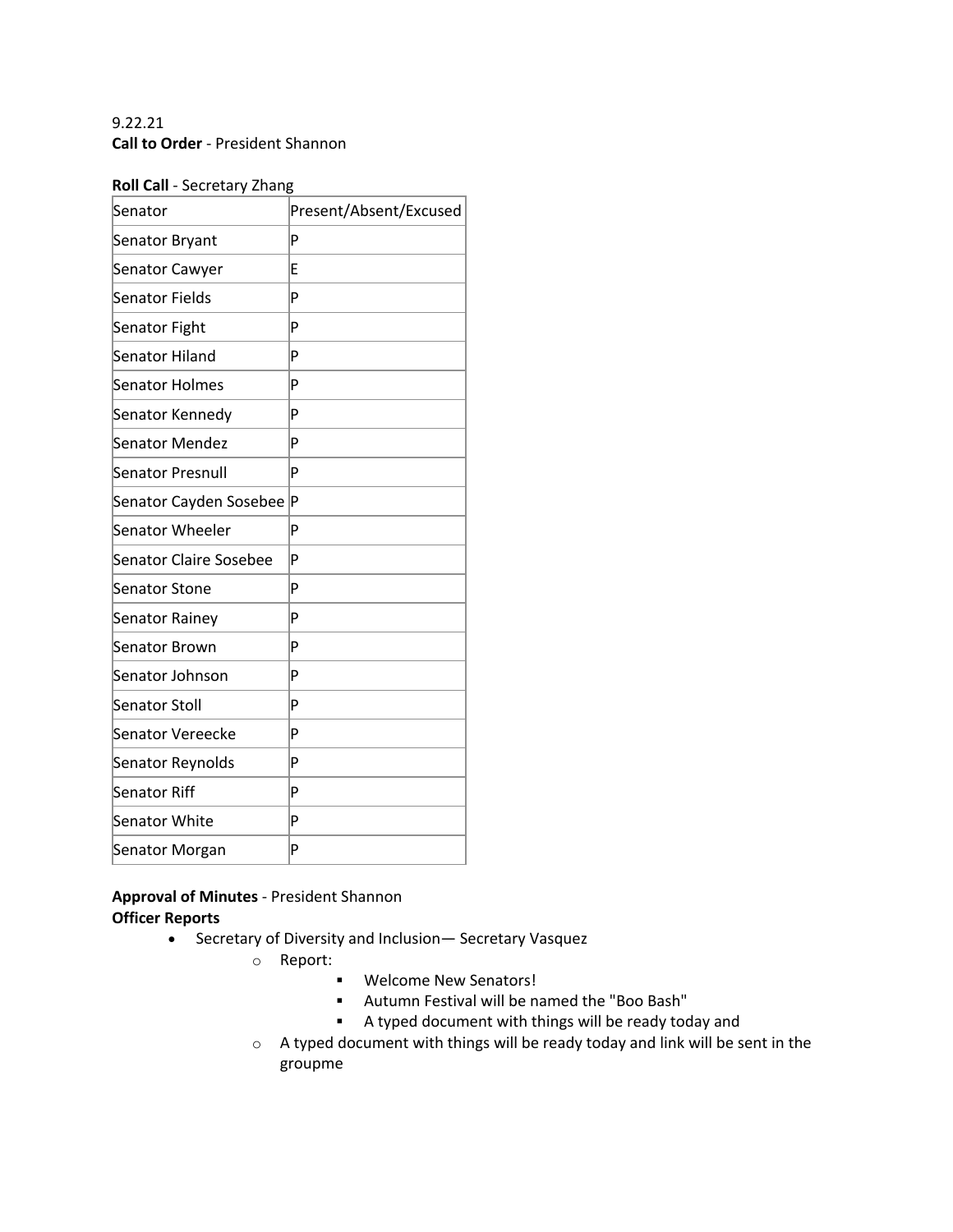- Secretary of Community Outreach— Secretary Hitt
	- o Report:
		- Welcome new senators!!
		- Blood drive is going on so pop on by there!
- Secretary of Public Relations— Secretary Burgess
	- o Report:
		- § Welcome new senators!
		- Check out the EC Highlights on social media
		- **EXTED 15 If you take any pictures or have any events/flyers that you would** like posted on social media please reach out to me
- Secretary of Internal Affairs— Secretary Zhang
	- o Report:
		- § Congrats to all new elected senator!
		- Vacant positions after election
		- Senate Duties and Expectation (Article III Section A)

Meetings, absences, timing, SGA events, representation, parliamentary procedures, etc.

- Secretary of Student Development— Secretary Freeman
	- o Report: Hello all new senators
		- No report
- Secretary of Finance and Administration— Secretary Bolen
	- o Report:

•

- Welcome new senators
- § Updated balance: \$7,700 as of 9.21.21
- Albert and I will be creating a bill to order new nametags, polos, name plates, Senator of the Month plaque, and a tent for tabling to present at the next meeting.
- Vice President— Vice President Wright
	- o Report:
		- Welcome new senators!
		- § As a senator, one of the duties is to serve on a committee so I have put a link
			- in the GroupMe so go sign up!
		- I also have the recycling committee head open
- o Committee reports:
	- **■** Jerry Committee: Senator Fight
		- Jerry Day is October 23rd
	- § Spirit Committee: Senator Hiland
		- No report
	- Traffic and Safety Committee: Senator Holmes
		- No report